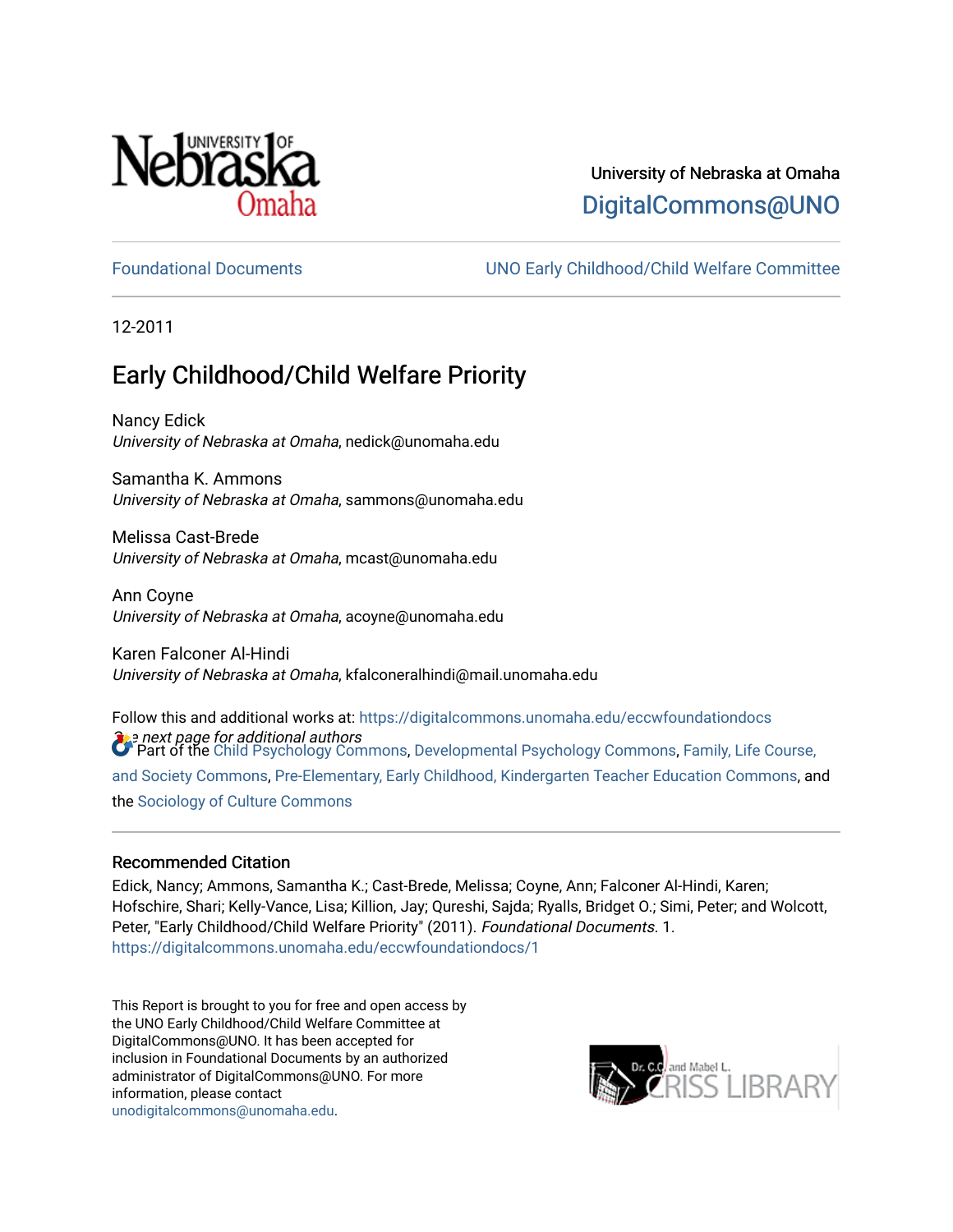#### Authors

Nancy Edick, Samantha K. Ammons, Melissa Cast-Brede, Ann Coyne, Karen Falconer Al-Hindi, Shari Hofschire, Lisa Kelly-Vance, Jay Killion, Sajda Qureshi, Bridget O. Ryalls, Peter Simi, and Peter Wolcott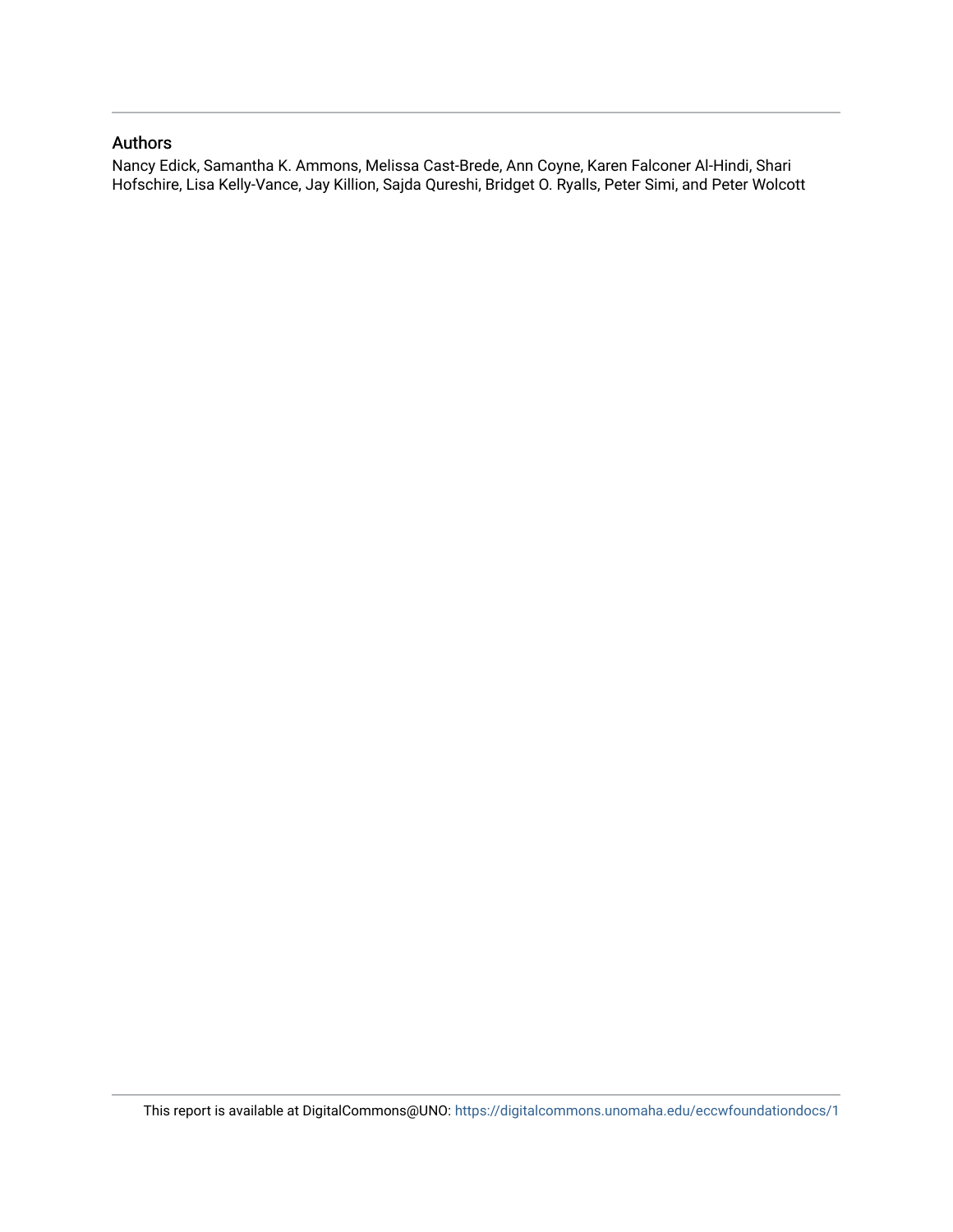#### **EARLY CHILDHOOD / CHILD WELFARE (ECCW) Priority University of Nebraska at Omaha December 2011**

#### **Whitepaper Authoring Committee**

Chair: Nancy Edick

Members: Samantha Ammons, Melissa Cast-Brede, Ann Coyne, Karen Falconer Al-Hindi, Shari Hofschire, Lisa Kelly-Vance, Jay Killion, Sajda Qureshi, Brigette Ryalls, Peter Simi, Peter **Wolcott** 

#### **Executive Summary**

This is the executive summary of a white paper that describes the context, current capacity, areas of opportunity, and next steps for the UNO Early Childhood/Child Welfare Priority (ECCW). It responds to the need for comprehensive integrated systems of services designed to give all young children (birth through age eight) access to what they need in the early years to succeed in school and in life. In this context, UNO recognizes ECCW as critical to our metropolitan university mission. Further, we must come together with early childhood service providers, P-12 districts, parents, policy makers, other University of Nebraska campuses, community service agencies and businesses to improve learning and developmental outcomes for all children, with emphasis on children who are at-risk and those with special needs.

The state of Nebraska is poised to become a national leader in an integrated approach to the field of early childhood through the Buffett Early Childhood Institute (BECI). In the metropolitan area, Building Bright Future's (BBF) mission is to "measurably improve lifelong educational outcomes for every child by mobilizing a comprehensive network of community resources." At the same time, UNO is becoming a "metropolitan university of distinction" through its many contributions to Early Childhood and Child Welfare. We have the opportunity to bring together and capitalize on the unique contributions of multiple disciplines (see Appendix A) to promote positive development and growth in early childhood. In particular, our **areas of opportunity** at UNO in ECCW are the establishment of an Interdisciplinary Early Childhood Policy, Practice and Research Consortium (IECPPR) and an Open Institutional Repository.

This committee recognizes the need for increased communication and collaboration in the area of ECCW. The white paper identifies **potential next steps** which could include: formalizing an IECPPR Consortium, increasing recognition and support for innovative IECPPR Consortium activities, increasing IECPPR external funding efforts, and enhancing internal investments in IECPPR.

The ECCW committee concludes that UNO is well positioned to contribute to the local BBF and statewide BECI initiative and provide leadership at the state and national level. Our close partnership with the metropolitan community combined with faculty and student expertise and passion will result in an integrated effort that identifies and responds to needs and opportunities.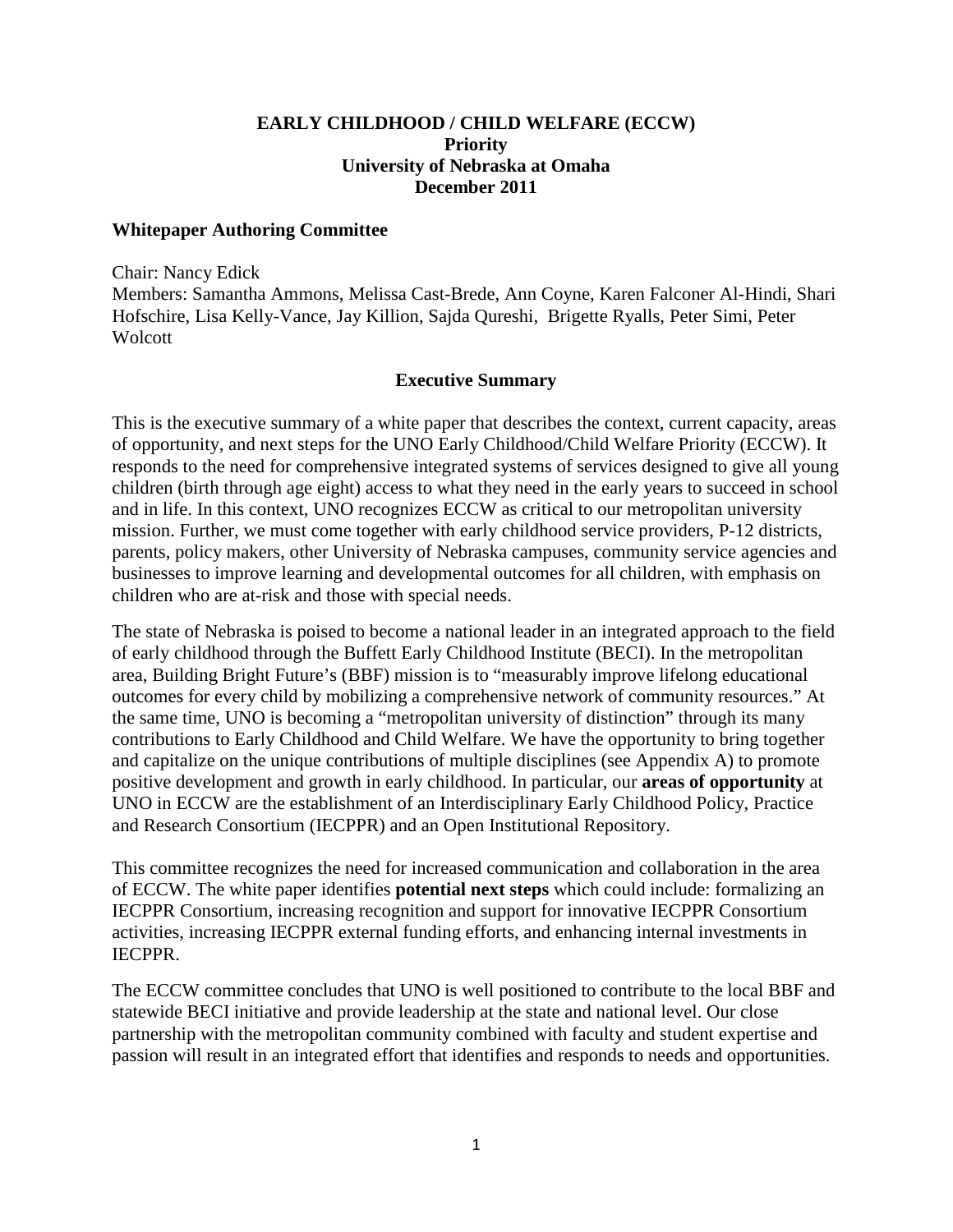# **I. Introduction**

This white paper by the ECCW Priority Committee describes the context, current capacity, areas of opportunities, and next steps for Early Childhood/Child Welfare (ECCW) at the University of Nebraska at Omaha. At UNO, ECCW is among our five key campus priorities.

Decades of research have established the years from birth to age 8 as the period during which children make their greatest gains in cognitive, behavioral, language and social-emotional growth (Shonkoff & Phillips, 2000). Yet large numbers of children emerge from this period lacking the basic abilities they need to succeed in life. Most vulnerable and at risk for later failure are those many children who grow up in poverty, abuse or have developmental delays, learning, behavioral and physical challenges (Cunha & Heckman, 2007; Douglas-Hall & Chau, 2007). A collective effort of educators, scholars, policy makers, and community agencies is needed to address these complex issues.

Coordinated efforts around research, practice, professional development, and policy can have a significant impact in the state. The urgency for this effort is clear. According to Nebraska State Department of Education figures (Christensen, 2008), since 1990:

- The number of Nebraska children living in poverty has increased 62%
- The number of children growing up in families where a language other than English is spoken has risen 275%
- The number of young children identified as having a disability has grown 72%

Additionally, only 20.6% of the 4-year-olds and 12.1% of all 3-year-olds are enrolled in a high quality state-supported pre-kindergarten program, Head Start or Pre-K special education program (NIEER, 2009).

UNO must continue to play a significant and expanding role in the improvement of opportunities for young children to succeed in school and in life. This is consistent with UNO's metropolitan mission and consistent with our community and statewide initiatives already underway.

# **II. UNO Current Capacity**

Our metropolitan mission is well aligned with the strengthening of ECCW efforts. UNO is promoting evidence-based best practices and enhancing our capacity to serve the community in an ECCW leadership and policy role (see Appendix A). Current capacity for the ECCW priority includes:

- Multidisciplinary initiatives that represent diverse and varied interests. This is consistent with both the UNO Strategic Plan and the OASA Priority Initiative. An investigation of lead in Omaha soils provides an example: Soil samples were collected by geology students, processed by chemistry students, and analyzed by James Carroll and colleagues. A student made the public presentation of the findings earlier this semester. Lead is particularly toxic to young children and is especially hazardous to those who play in yards and playgrounds.
- Faculty have a history of influencing policy that impacts the welfare of young children.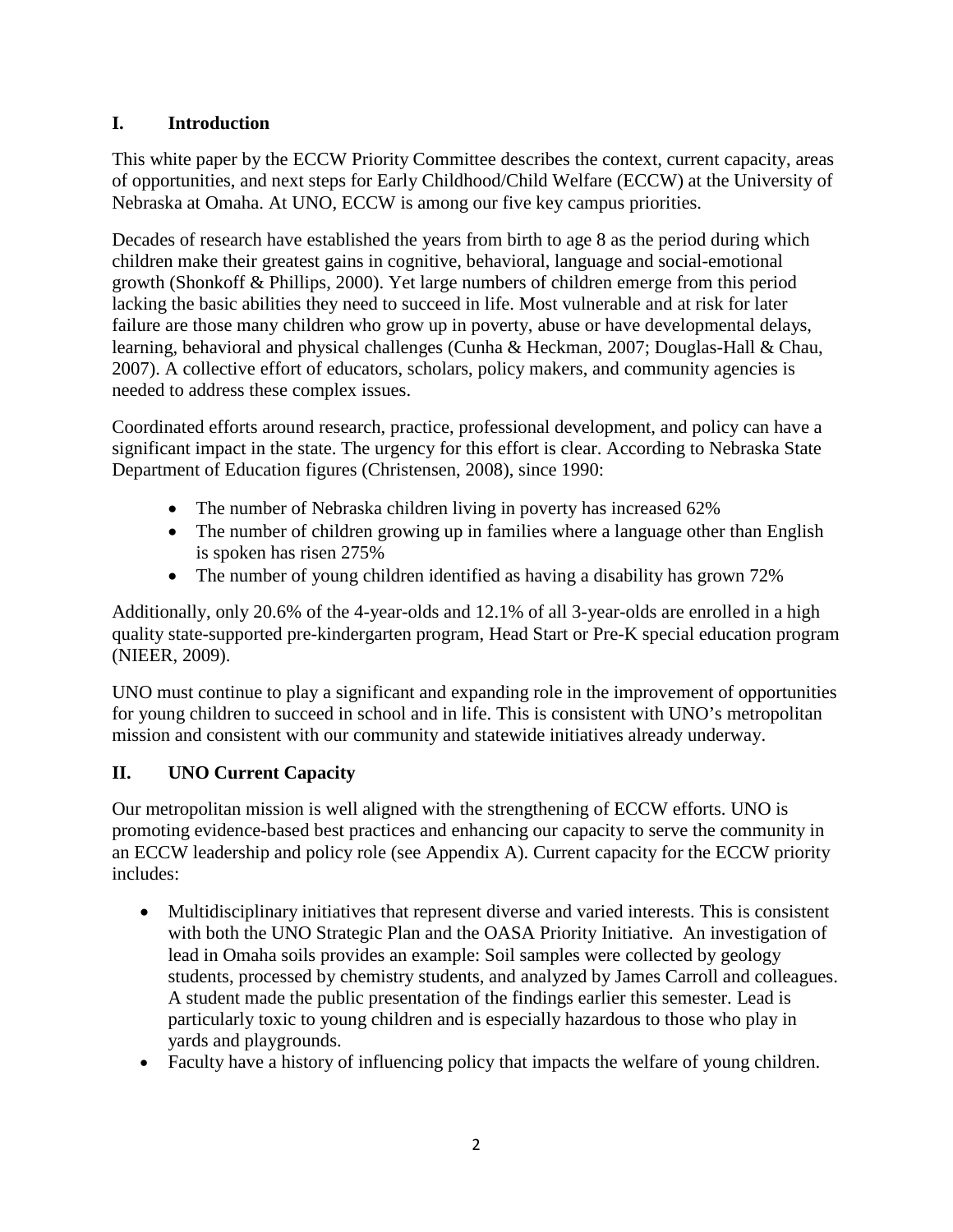- Faculty are involved in policy, research, community engagement and teaching that spans from infancy through early childhood (birth through age 8) and this focus is consistent with the Buffett Early Childhood Institute's priorities. Schools, departments and programs include (and are not limited to): Chemistry, Criminal Justice, Environmental Studies, Foreign Languages and Literatures, Geography/Geology, History, Music and Visual Arts, Nebraska State Data Center, Physics, Psychology, Social Work, Sociology and Anthropology, Special Education and Communication Disorders, Teacher Education, Women's and Gender Studies, and the UNO Child Care Center. (See Appendix A for more information.)
- We have an applied focus on not only understanding the early childhood issues that families face, but on helping families and the wider community. Service learning and community connections are two of our strengths.

# **III. UNO Areas of Opportunity**

UNO is becoming a "metropolitan university of distinction" and in the context of that evolution, ECCW is an opportunity for interdisciplinary, proactive support for children and families that includes prevention and targeted intervention with the ultimate goal of diverse, healthy families. UNO's areas of opportunity lie in the intersection of policy, practice and research.



We propose the establishment of an **Interdisciplinary Early Childhood Policy, Practice and Research Consortium** that will bring together experts in Early Childhood who will develop policy, conduct research and partner with the community to provide services to young children and their families, especially those who have financial limitations, lack resources, and children with developmental disabilities. Different experts will define early childhood in different ways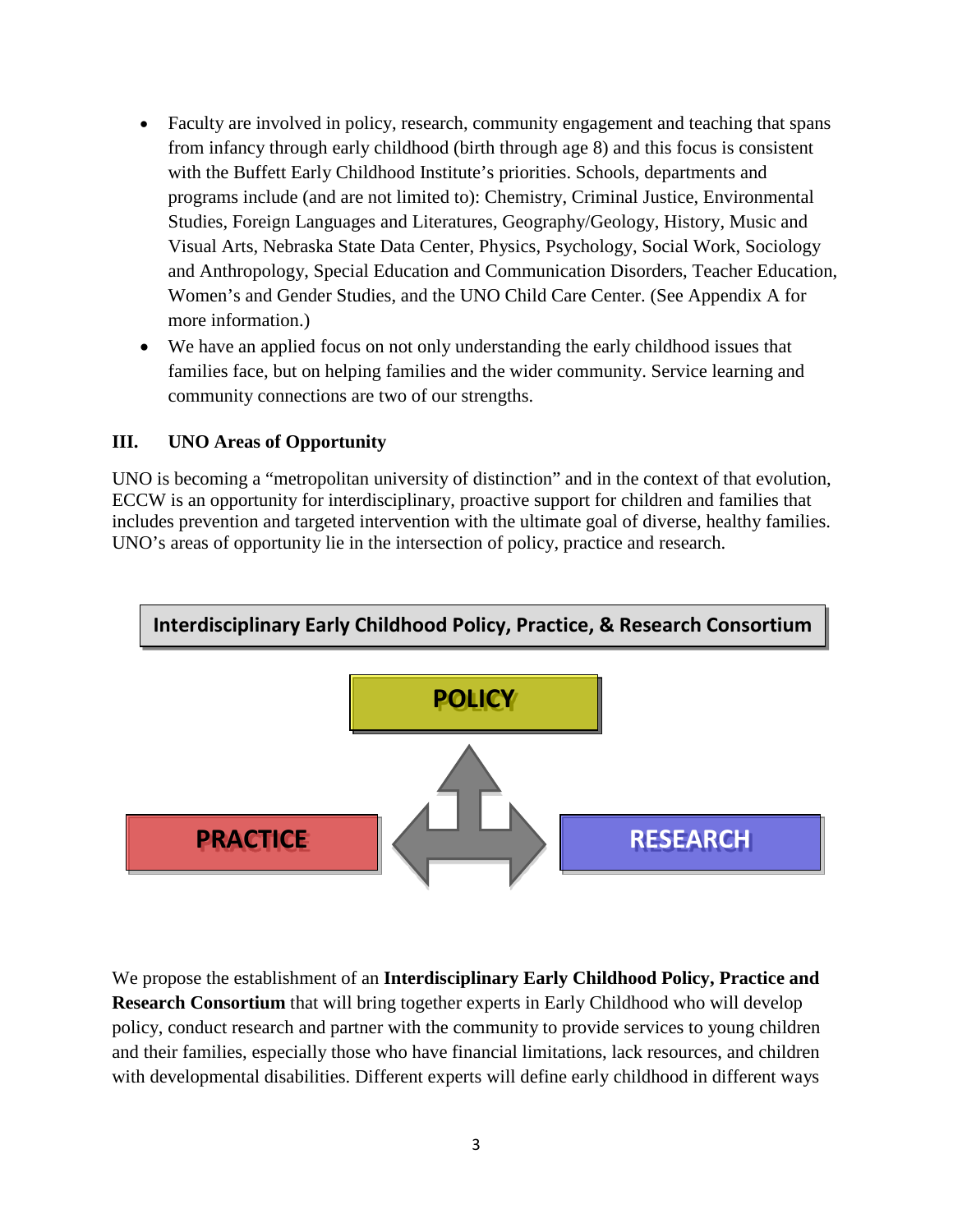and these varied approaches will enhance the well-being of young children in the formative years. The goals of the Consortium are to:

- Expand partnerships with community and state initiatives, *i.e.*, Building Bright Futures and the Buffet Early Childhood Institute
- Increase Recognition and Support for Innovative IECPPR Consortium Activities
- Increase IECPPR Consortium External Funding Efforts
- Enhance Internal Investments in IECPPR Consortium

We also propose the development of an *Open Institutional Repository* at Criss Library that will enhance access to the intellectual products of UNO and the Early Childhood Consortium members. The institutional repository can:

- Showcase early childhood research and community activity from UNO
- Enhance access to UNO early childhood research and community activity through search engines and databases
- Assess usage of UNO intellectual activity in the area of early childhood and related areas through the monitoring of access to resources

# Possible IECPPR Consortium Activities:

- o *Early Childhood Literacy Lab*: Partner with schools to provide intensive, experience-rich literacy instruction for K-3 children. The lab would focus on best practices in emergent literacy supporting developmental growth in foundational learning that strengthens the capacity for learning to read and write. The STEM Priority initiative would be an integrated partner in this effort.
- o *Interdisciplinary Research Assistance Center (IRAC)*: Develop a research and methodological teaching center on campus that will provide quantitative and qualitative hands-on research support to faculty, staff, students and members of the community. This center will offer periodic workshops on methods topics such as use of major data sets, innovative research methods, and up-to-date statistical methods. IRAC will support many areas at UNO, including priority initiatives like ECCW and STEM.
- o *Education and Poverty Policy Center (EPPC)*: Examine local, regional and national issues related to the problem to determine the effectiveness of programs and policies to improve the ability of children in poverty achieving educational success from pre-school through college. The Center would perform policy analysis to determine causal linkages between poverty and educational success. It will also conduct assessments of barriers to implementation. The products will inform both local educational practice and national policy.
- o *UNO Child Care Center*: Improve existing childcare facility, expand the age range of children to include infant care, and systematically integrate UNO's Child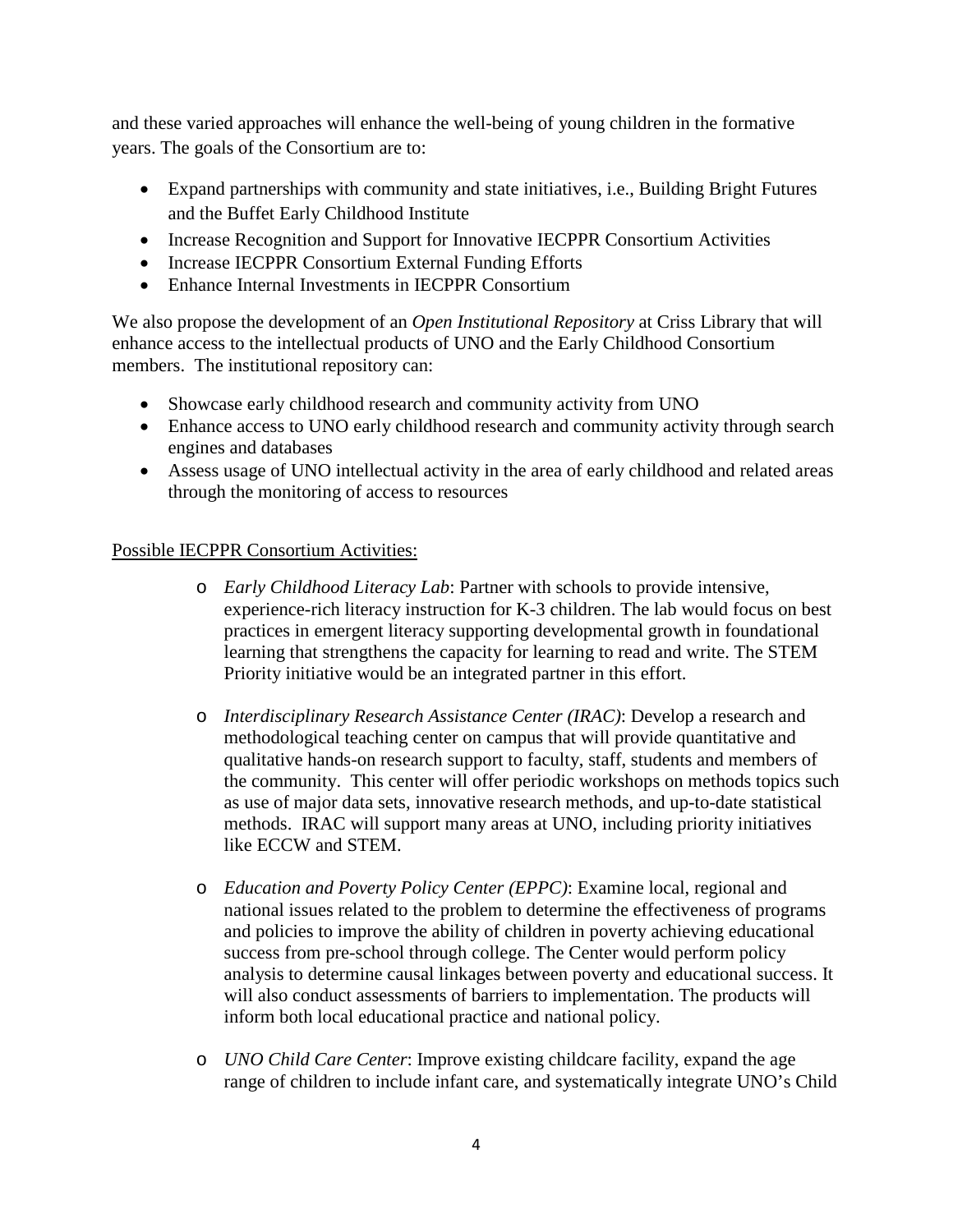Care Center operations with the research and practice activities of the Consortium.

- o *Expand the Educational Administration and Supervision Department:* Provide an Early Childhood Leadership option through the Educational Administration and Supervision department's advanced degree programs.
- o *Parents and Children Together (PACT)*: The purpose of PACT is to provide parents with the tools needed to be effective parents, with the assumption being parents are in the best position to teacher their young children but many parents have limited opportunity to learn the most effective parenting skills. PACT would provide services to caregivers and enhance child outcomes.

# **IV. Conclusion**

Faculty, staff and students at UNO are already engaged in many varied projects and initiatives that address Early Childhood and Child Welfare. In this white paper, we propose connecting, strengthening the resources already present at UNO, and expanding on them. The action steps we propose are:

- Formalizing an IECPPR Consortium Committee: The campus needs to formalize an interdisciplinary committee that will provide a conduit for collaboration, shared discussions, and partnerships.
- Developing the Open Institutional Repository.

The potential long term benefits of the IECPPR Consortium and Repository are increased collaboration, increased external funding, and the improved welfare of children and families across the state of Nebraska. The success of these efforts will be assessed by increases in external funding and data demonstrating improved child outcomes.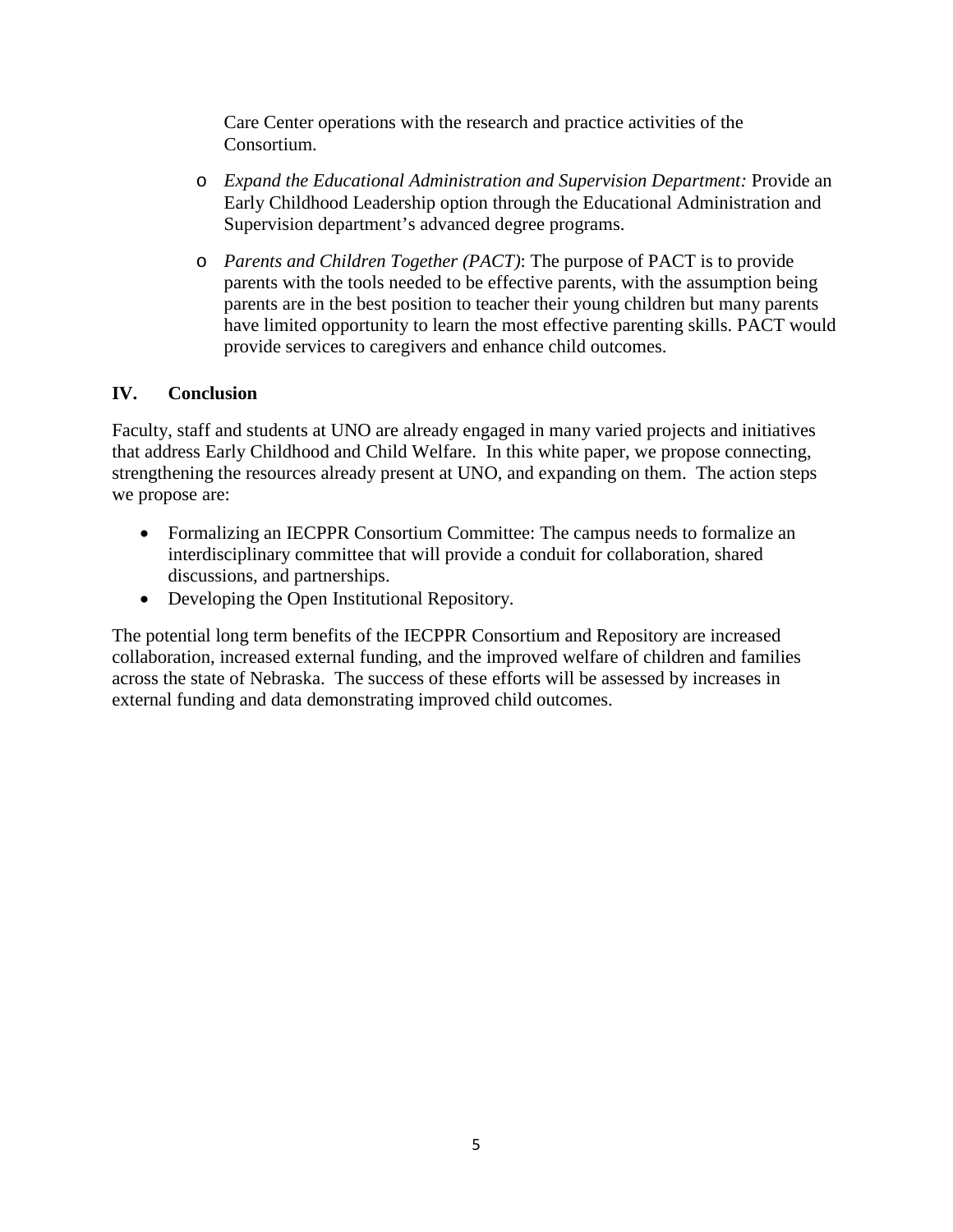# **APPENDIX A: UNO Current Capacity**

**Introduction:** What follows should be considered a partial and non-representative list. It illustrates the richness and variety of work underway on the UNO campus and is *not* exhaustive.

#### **Biology**

Suzanne Sollars' research focuses on developmental aspects of sensory systems. Her studies examine brain and system-wide physiological alterations in neural processes and anatomy as a result of perturbations during development. Examination of developmental dynamics in neuroscience are also ongoing projects by other Psychobiology faculty (Strasser and French) and students in the Master's and Ph.D. Graduate Program.

#### **Chemistry**

Rich Lomneth and students have measured formaldehyde levels inside energy efficient homes as part of a Zero Net Energy Home project with faculty from UNL, UNMC and Architectural Engineering. Indoor air quality, including formaldehyde levels, is a children's health concern. The group may extend the work to include the design of "healthy" child care facilities in addition to "healthy" homes.

James A. Carroll and colleagues have analyzed soil samples in the Omaha area to detect low levels of metals particularly toxic to children: specifically, lead. Statistical analysis of data on soils collected by geology students, digested by general chemistry students, and analyzed by experienced UNO faculty is complete. Adjustment for intraurban migration, and patterns of prevailing winds, might help to formulate more robust conclusions. In addition, Chemistry could support a focus on safe toys for youngsters if others were interested.

#### **Criminal Justice**

School of Criminality and Criminal Justice (SCCJ) sees early childhood development as part of an interconnected web that cannot be understood in isolation from other aspects of the social system or other phases of the life course. A team of SCCJ faculty and graduate students (with representatives from Creighton University) are currently conducting the 2011 Omaha gang assessment: A comprehensive analysis of the nature and prevalence of Omaha street gangs. One of the most significant childhood risk factors is growing up in a neighborhood where street gangs prevail. Another SCCJ project focused on early childhood involves assessing programmatic efforts to cultivate stable and healthy relationships between children and incarcerated mothers. SCCJ faculty are partnering with the Nebraska Department of Correctional Services to evaluate the agency's parenting program for female inmates.

Programmatically, SCCJ houses the Consortium for Crime and Justice Research (CCJR) and Juvenile Justice Institute (JJI). CCJR is serving in various capacities on the Building Bright Futures Attendance Collaborative. SCCJ routinely partners with various agencies responsible for promoting healthy childhood development such as the Omaha Boys & Girls Clubs of America. In recent years, SCCJ has also begun identifying partnerships with the University of Nebraska Medical Center's School of Public Health, Boys and Girls Town of Nebraska, and others.

#### **Environmental Studies**

Worm Composting at UNO Child Care Center & "Going Green" discussions with the children.

#### **Foreign Languages and Literature**

First-year second-semester students learning Spanish (SPAN 1120) with a service learning component are helping after school programs and faith based agencies with their mentoring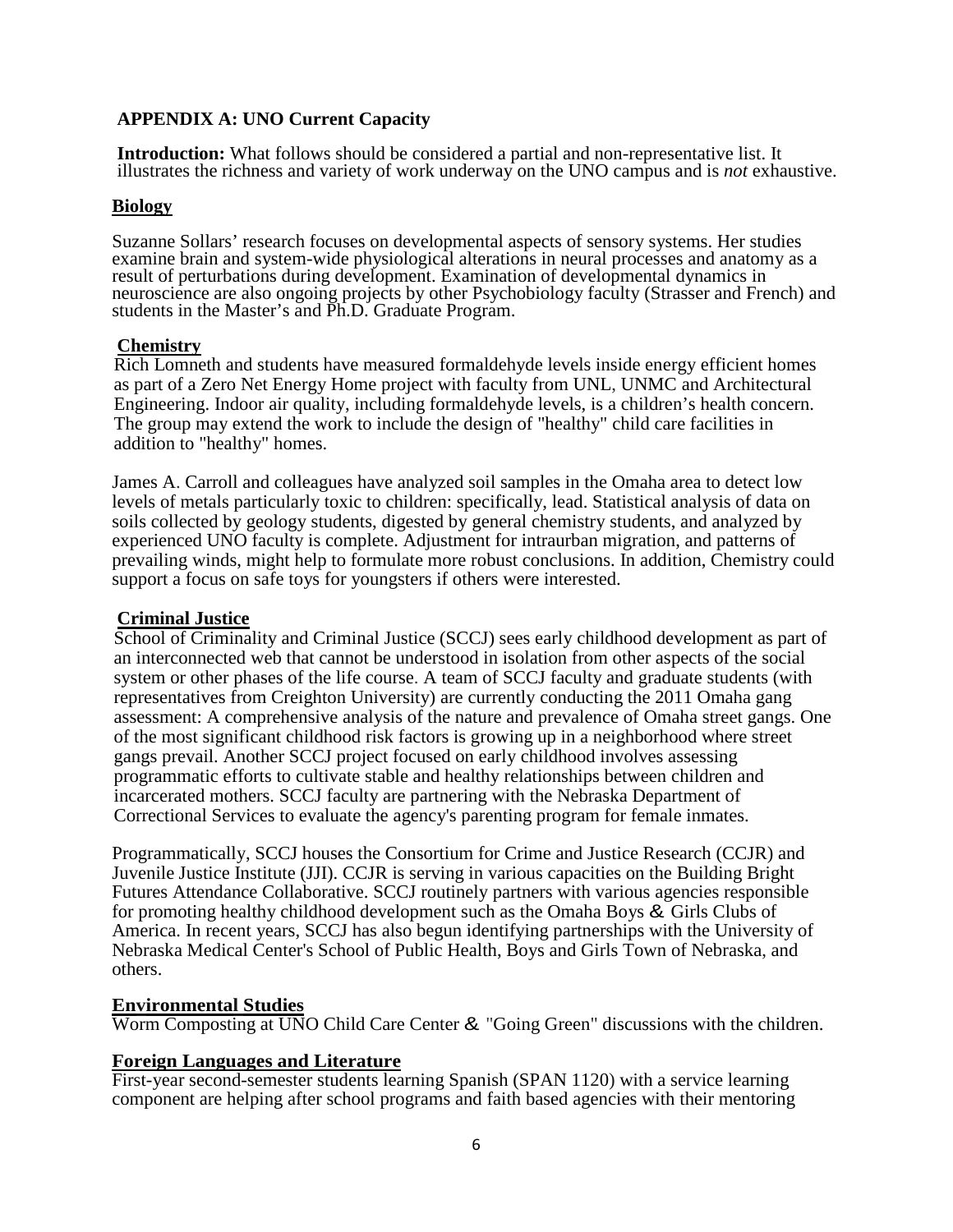programs. Iluno and Japanese students read to the UNO Child Care Center children to enhance their English speaking skills. The children also participate in activities and a lunch that the Japanese students host.

# **Geographv/Geologv & Women's Gender Studies**

Karen Falconer Al-Hindi's research concerns fathers and the ways they stay involved with their kids who have autism. Discovering how they do so can help other fathers, which may help keep families together. Positive family relationships contribute to child welfare and are especially important for children with autism and developmental delays or disabilities.

# **HPER**

Dr. Nick Stergiou's Biomechanics Core Facility is conducting research on infant sitting, cerebral palsy and autism.

Josie Metal-Corbin leads a PE class for children enrolled at UNO Child Care Center.

Children ages 3-5 can enroll for swim lessons in the summer through HPER.

*MavKids Summer Program:* A recreational day camp for children entering first grade through age 14.

*Mini MavKids Sports Program:* For children ages 3 – 5, this is a six-week instructional program that helps parents work one-on-one with their children while teaching them the basics of sports: throwing, catching, kicking and batting.

#### **History**

Sharon Wood is developing an undergraduate course on the history of childhood in North America

#### **Music & Visual Arts**

UNO childcare enrollees benefit from weekly music classes led by Melissa Berke and students, as well as help with the Holiday program and graduation. Art education students have offered visual arts education lessons as well. One such lesson was the design for the Chancellor's Holiday card.

Building Bright Futures Early Childhood Services: For the past semester the music education class has provided weekly music at eight of the preschool childcare centers.

EDUCare Center /Indian Hills: Last spring three UNO art educators met with the staff of the Indian Hills Center to provide consultation on their future art plans. We provided curriculum materials, current research in early childhood development in the arts, integrated lessons and other practical/logistical advice. Also invited them to Prairie Visions workshop.

CADRE II: The Arts: For ten years the arts track of the CADRE project provided a concentration in arts education for the graduate degree in education. Over 130 teachers from seven metro districts graduated from the program (several were Headstart educators in Ralston). The drop off of most of the major districts for 2011 and the increase of the number of tracks that teachers can choose decreased the population for CADRE II to one educator. The CADRE program is one area that has potential growth in early childhood as well as the possibility of interdisciplinary ventures in more areas than just the arts.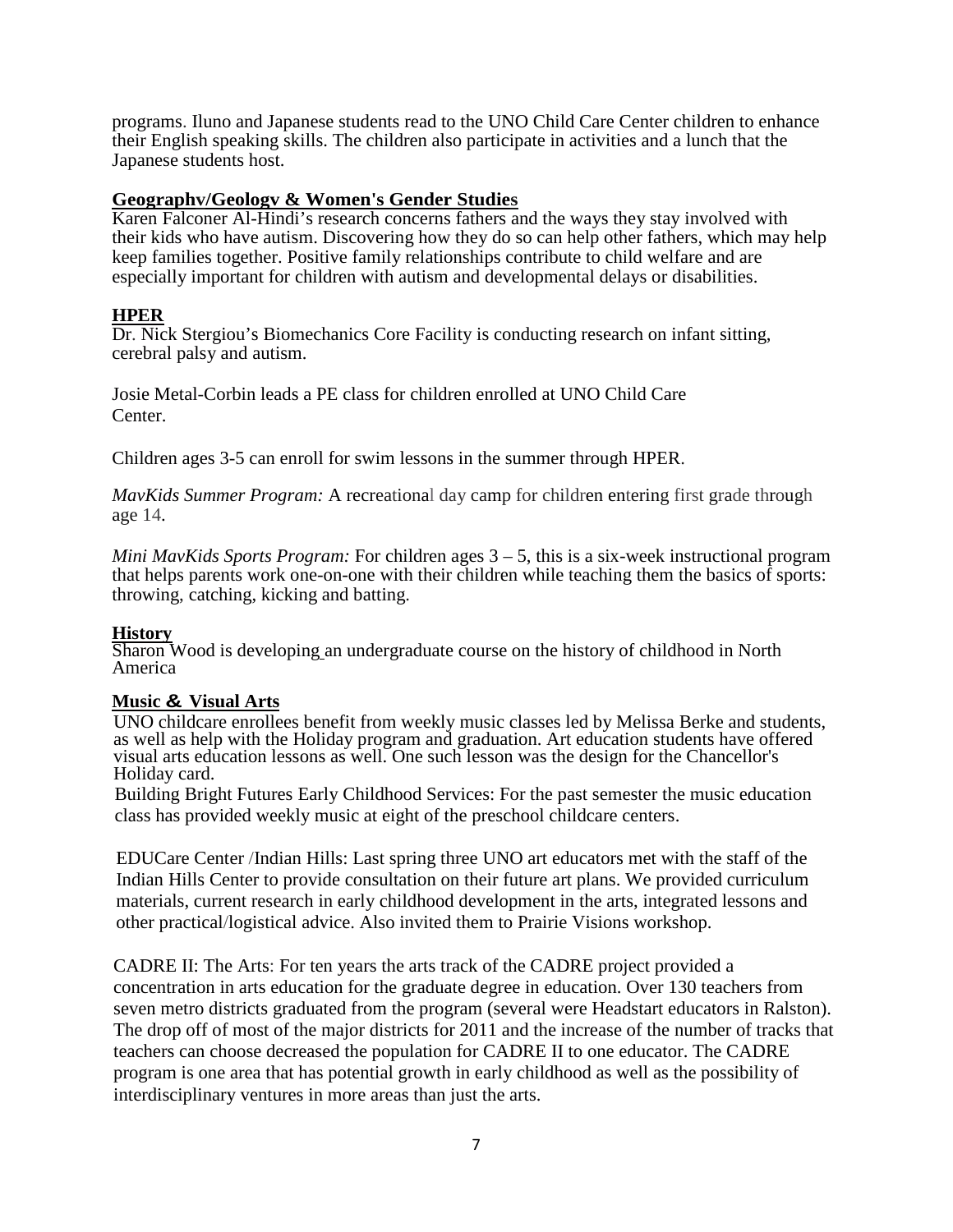# **Physics**

*Aim for the Stars Math and Science* camps offer students as young as 8 years old fun, hands on instruction in a "camp" environment. Director Connie O'Brien is committed to inclusion; students with a range of abilities enjoy the camp. Parents from around the U.S. travel to Omaha to enroll their students. The camp contributes to STEM education as well as UNO recruitment.

#### **Psychology**

Juan Casas studies the etiology of relational aggression and victimization in early childhood. This work has primarily focused on the early parent-child relationship as it relates to these behaviors. This work also looks at gender differences and adjustment issues for both the perpetrators and the targets of these hostile behaviors.

Jeffrey French conducts research on the impact of early environments (both prenatal and postnatal) on development in the marmoset monkey, a species that exhibits many human familylike qualities (e.g., offspring care by fathers and older siblings, social monogamy, nuclear family social structure). His research demonstrates that variation in prenatal hormone environments shape postnatal development, and early postnatal social environments contribute to stressreactivity, a feature that has important links with disease susceptibility in humans. The research has been funded by the Eunice K. Shriver National Institute of Child Health and Human Development since 2002.

Lisa Kelly-Vance & Brigette Ryalls have developed an assessment and intervention system that uses the context of play to determine the cognitive, social and behavioral skills of young children. Our research findings have shown that the assessment system successfully identifies the children who would benefit from interventions and that these interventions are very successful in a short period of time.

Jonathan Bruce Santo is studying systematic, mandated facilitation of school transitions. This an important but understudied aspect of the Reggio-Emilia approach to early childhood education that is admired internationally. He studied (with Barry Schneider, University of Ottawa, Canada; Mara Manetti, Laura Frattini and Nadia Rania University of Genoa, Italy) the links between Northern Italian transition practices and pupils' feelings about school, academic achievement, problem behaviors, internalizing and externalizing.

The School Psychology Graduate Program is integrally involved in early childhood research and training. Faculty have expertise in working with young children, educators and families. In the teaching domain, they offer a course in Early Childhood Assessment and Intervention; many other courses address improving education for young children with the goal of preventing problems. Numerous research projects focus on young children, and on providing proactive services to children, educators and families. Faculty and students have extensive publications and have conducted local, state, and national presentations addressing the needs of children from birth to age 8.

# **Public Administration & Community Service**

The College of Public Administration and Community Service houses the Nebraska State Data Center. It has demographers with access to many sets of state data and contributes to assessment and program evaluation needs concerning early childhood/child welfare.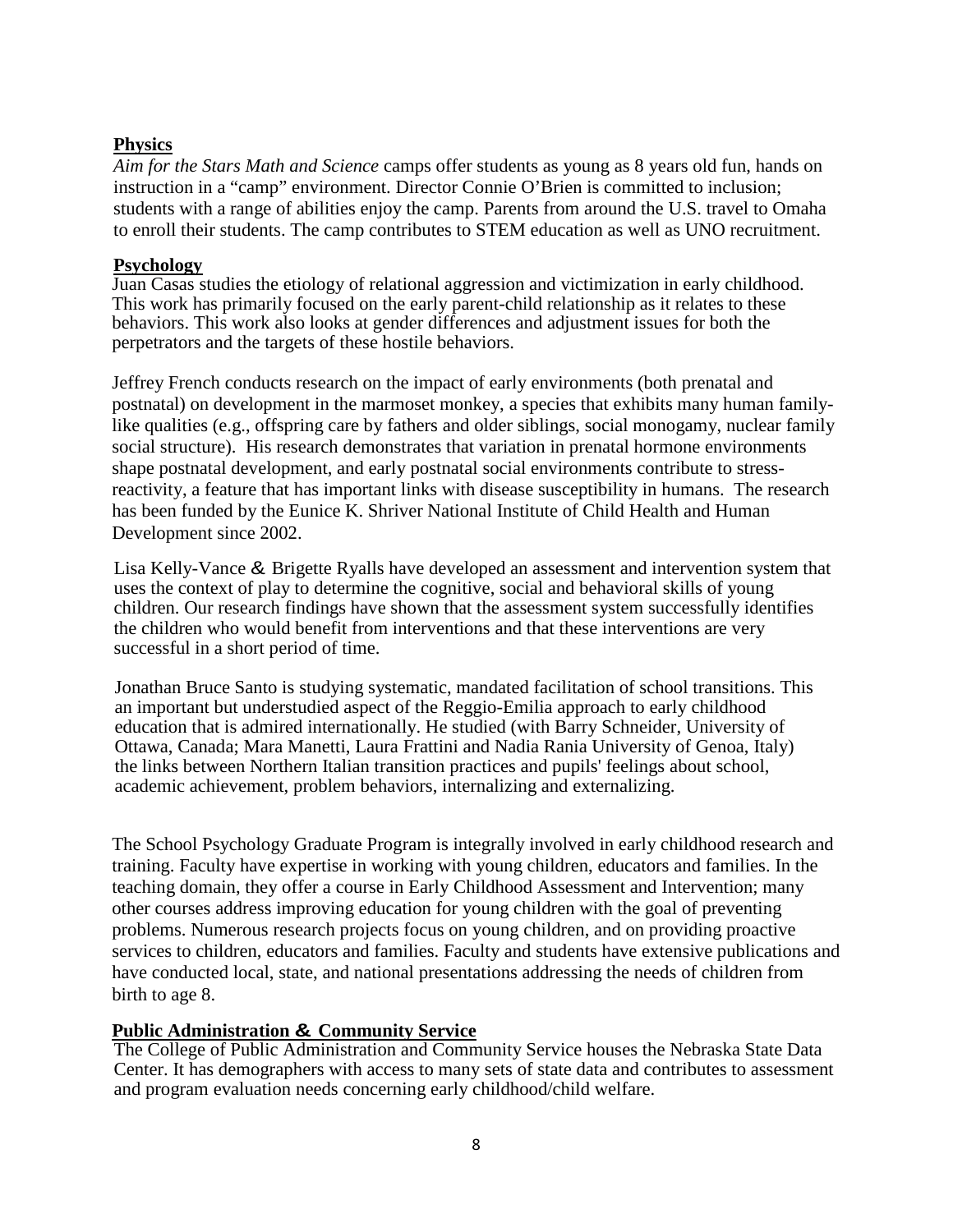# **Social Work**

Jeannette Harder is leading three projects related to early childhood and child welfare: First, growing out of her recent book, *Let the Children Come: Preparing Faith Communities to End Child Abuse and Neglect* (Scottdale, PA: Herald Press), she has started a nonprofit organization: Dove's Nest. Its mission is to empower and equip faith communities to keep children and youth safe in their homes, churches, and communities [www.Dovesnest.net](http://www.dovesnest.net/) Second, she is leading a multi-dimensional statewide evaluation of the Nebraska CASA Association. Third, she is in the early stages of becoming a local evaluator for a Nebraska 21st Century Community Learning Center at an elementary school in North Omaha. Finally, she frequently evaluates child abuse prevention programs, like Parent Aide and Healthy Families programs around the U.S. Currently, she is working with programs in Downey, CA, and Elkhart, IN. Other community partners are shown on this page: http://www.takethenextsteps.org/ca

#### **Sociology & Anthropology**

Samantha Ammons supervised a recent Master's Thesis entitled "Social Class, Parenting Styles, and Choice of Child Care." This thesis examines how social class shapes what parents desire in child care and their satisfaction with it. Dr. Ammons and the new graduate plan to submit it for publication in Spring 2012.

# **Special Education and Communication Disorders**

Student clinicians evaluate and/or treat children with articulation/phonological disorders, language delays, autism, genetic syndromes, aphasia, dysarthria and apraxia. Services are also provided through the Scottish Rite Toddler program located at the Munroe Meyer Institute on the UNMC campus.

### **Teacher Education**

The Early Childhood Endorsement is for teachers who wish to be highly qualified to teach children in settings with children from birth to primary ages.

UNO is the only institution in Nebraska offering the Bilingual Education endorsement for teachers.

Dr. Susan McWilliams coordinates the Family Literacy Project.

Literacy Support Services provides assessment, evaluation and instruction in reading and writing for children in local schools. Intense instruction and focus on the student's individual needs enables the teacher and student to see improvements in the student's reading achievement. A formal report is given to the parents at the end of the term.

# **UNO Child Care Center**

UNO Staff at the UNO Child Care Center either currently sit on several early childhood boards and committees or they have in the recent past (one staff member currently serves as treasurer on the OAEYC Board. Another is part of the Early Childhood Consortium of the Omaha Area Board, the Child Care Health Consultants, Kids and Families Committee; she served on the OAEYC board for over 10 years, served on the Commission on the Status of Women for six years, and has worked with the Building Bright Futures Initiative).

The Child Care Center staff volunteer to help or facilitate at Trainings and Workshops held in the Omaha area, and they participate in the week of the Young Child Activities in the Omaha Area.